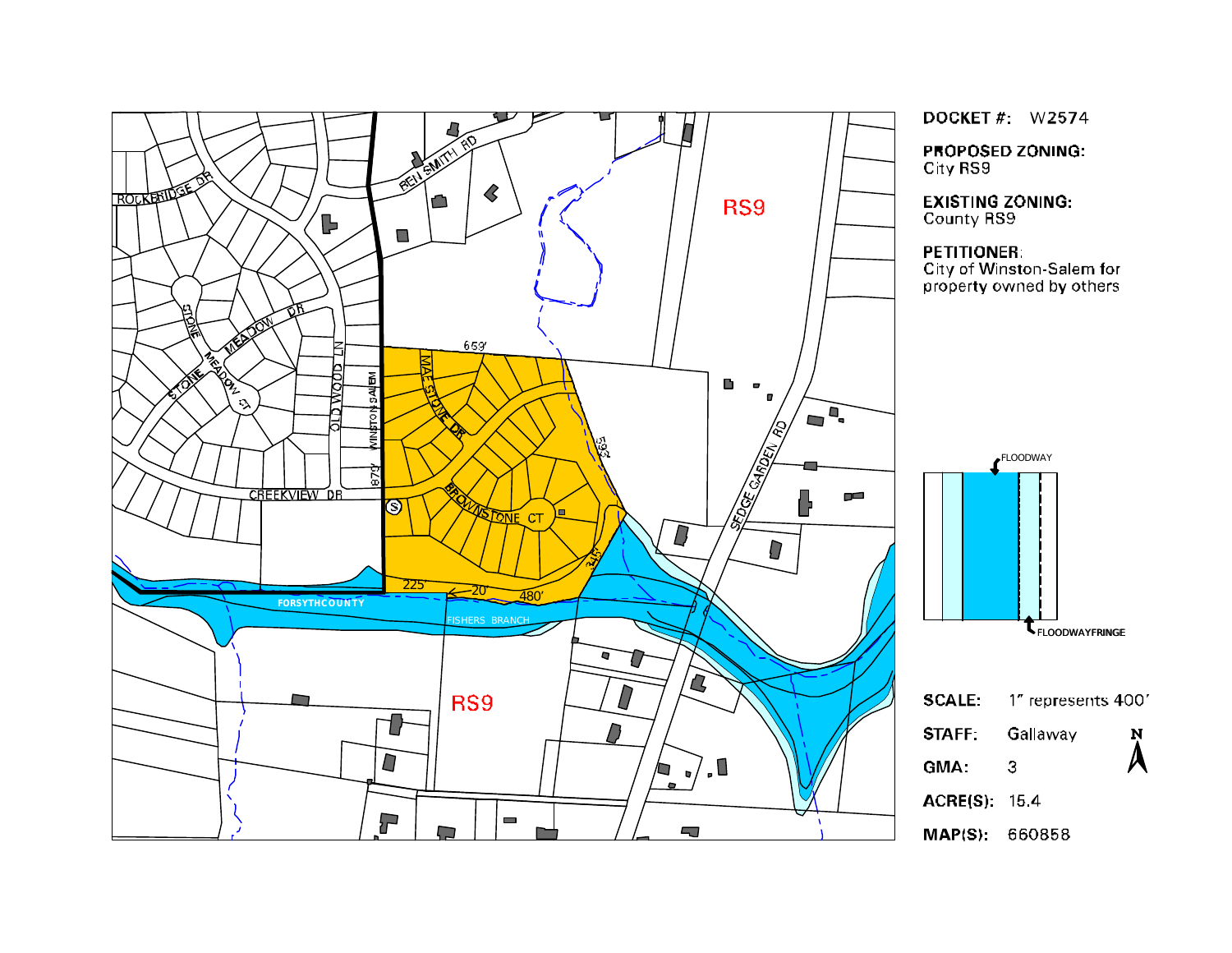September 20, 2002

City of Winston-Salem c/o Bryce A. Stuart, Manager P. O. Box 2511 Winston-Salem, NC 27102

RE: ZONING MAP AMENDMENT W-2574

Dear Mr. Stuart:

The attached report of the Planning Board to the Board of Aldermen is sent to you at the request of the Aldermen. You will be notified by the City Secretary's Office of the date on which the Aldermen will hear this petition.

Sincerely,

A. Paul Norby, AICP Director of Planning

pc: City Secretary's Office, P.O. Box 2511, Winston-Salem, NC 27102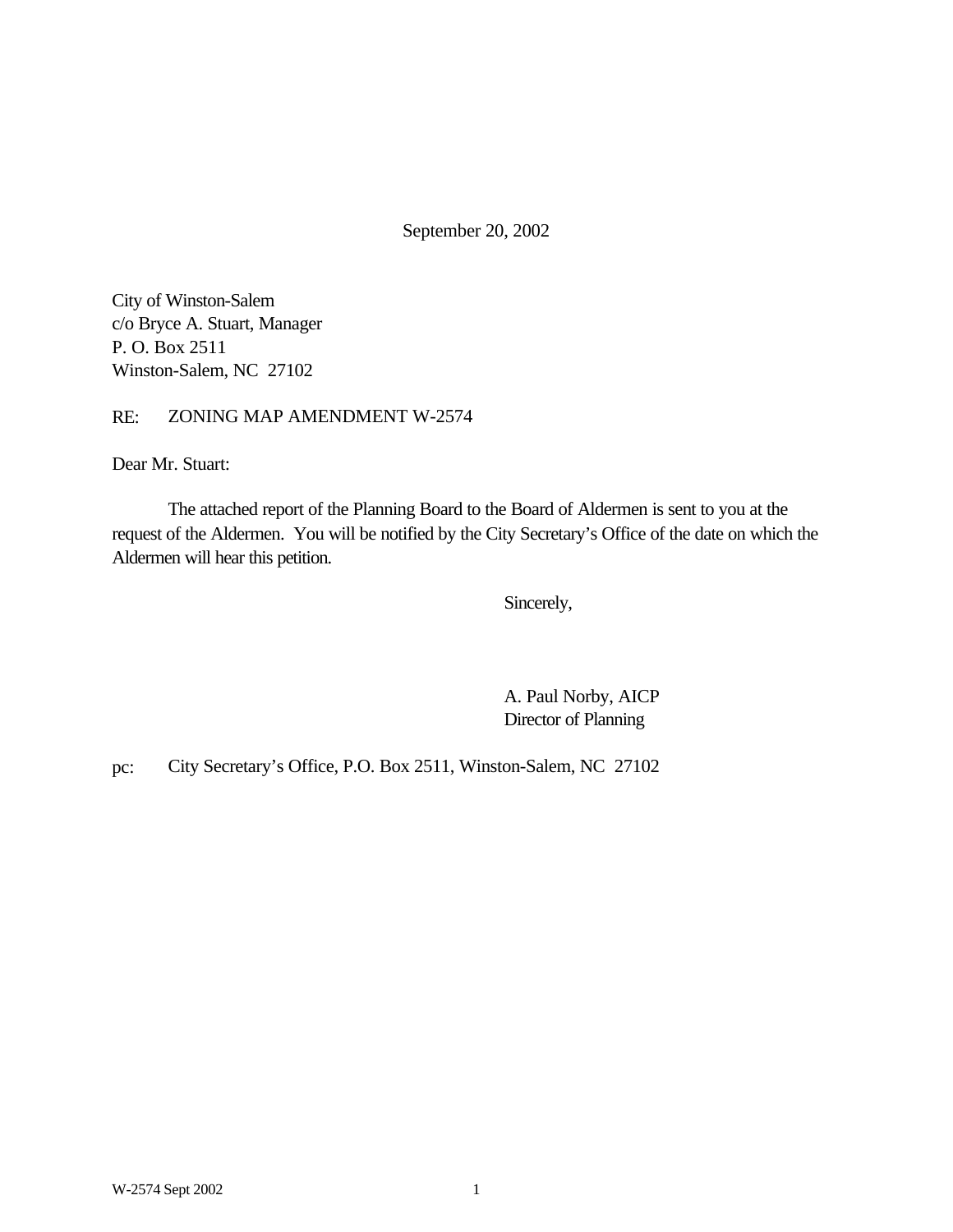# **ACTION REQUEST FORM**

**DATE**: September 20, 2002 **TO**: The Honorable Mayor and Board of Aldermen **FROM**: A. Paul Norby, AICP, Director of Planning

# **BOARD ACTION REQUEST**:

Request for Public Hearing on zoning map amendment of City of Winston-Salem for property owned by C. Edwards and Co., Inc.

**SUMMARY OF INFORMATION**:

Zoning map amendment of the City of Winston-Salem for property owned by C. Edwards and Co., Inc. from County RS-9 to City RS-9: property is located east of Creekview Drive terminus, west of Sedge Garden Road and north of Fishers Branch Creek Maps (Zoning Docket W-2574).

#### **PLANNING BOARD ACTION**:

| <b>MOTION ON PETITION: APPROVAL</b> |                     |
|-------------------------------------|---------------------|
| FOR:                                | <b>UNANIMOUS</b>    |
| <b>AGAINST:</b>                     | <b>NONE</b>         |
| <b>SITE PLAN ACTION:</b>            | <b>NOT REQUIRED</b> |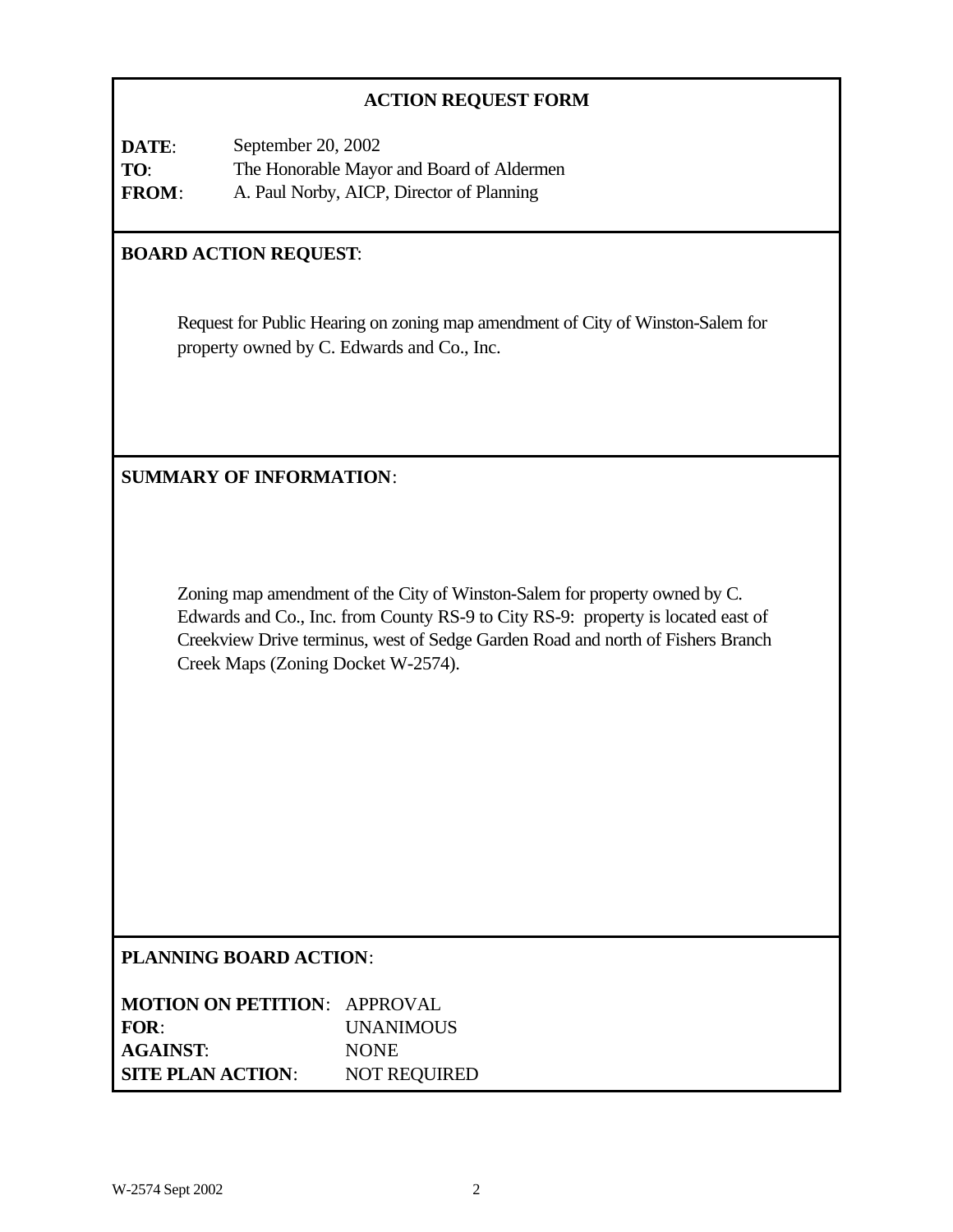## CITY ORDINANCE - GENERAL USE

Zoning Petition of City of Winston-Salem for property owned by C. Edwards and Co., Inc., Docket W-2574

AN ORDINANCE AMENDING THE WINSTON-SALEM CITY ZONING ORDINANCE AND THE OFFICIAL ZONING MAP OF THE CITY OF WINSTON-SALEM, N.C.

\_\_\_\_\_\_\_\_\_\_\_\_\_\_\_\_\_\_\_\_\_\_\_\_\_\_\_\_\_\_\_\_\_\_\_\_\_\_\_

BE IT ORDAINED by the Board of Aldermen of the City of Winston-Salem as follows:

Section 1. The Winston-Salem City Zoning Ordinance and the Official Zoning Map of the City

of Winston-Salem, N.C. are hereby amended by changing from County RS-9 to City RS-9 the zoning

classification of the following described property:

Tax Block 5341C, Tax Lots A, B, 1-40

Section 2. This ordinance shall become effective upon adoption.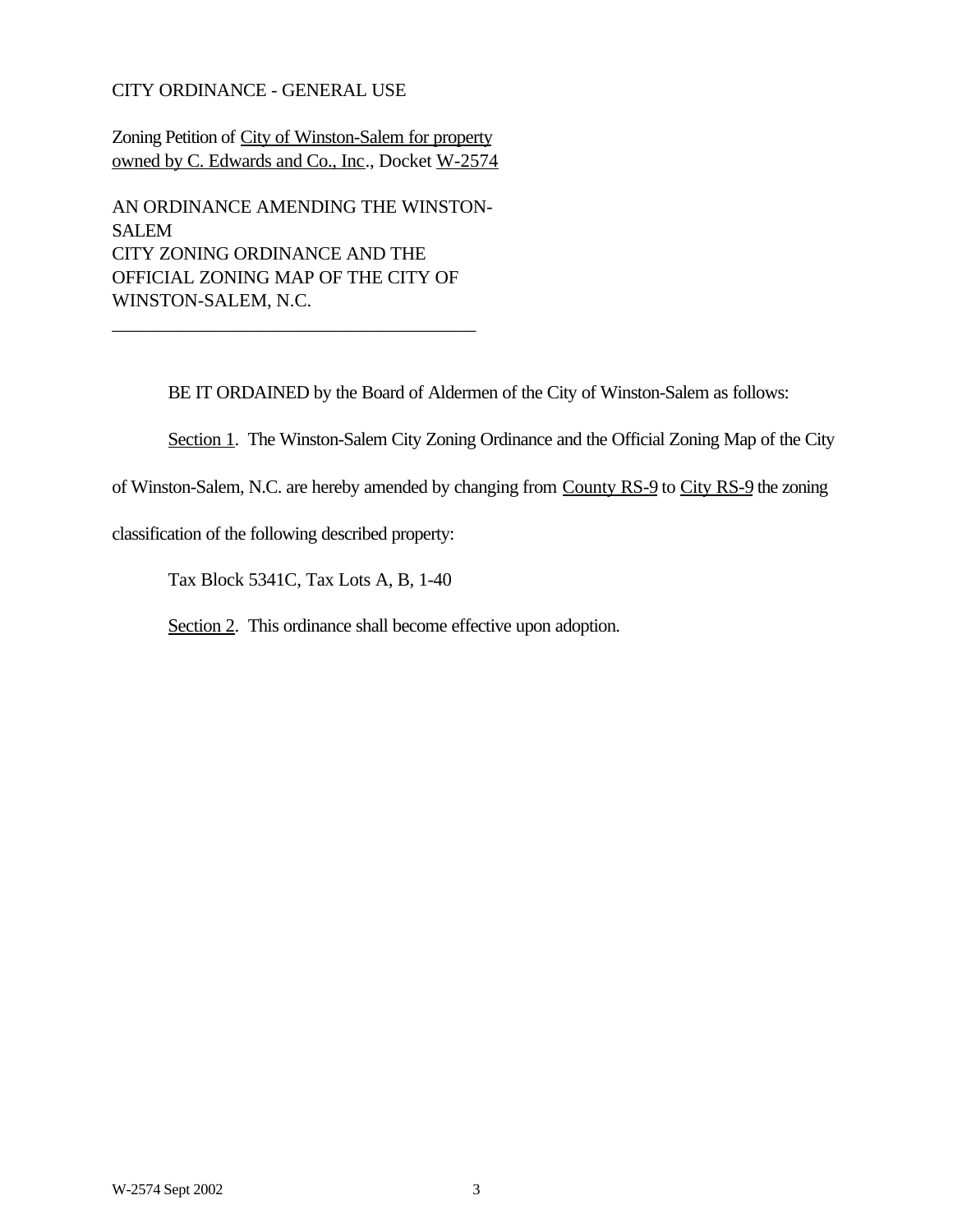## **ZONING STAFF REPORT**

| <b>DOCKET</b> # $W-2574$ |                                                     |
|--------------------------|-----------------------------------------------------|
| <b>STAFF:</b>            | Suzy Gallaway                                       |
|                          | $\mathcal{C}$ is the set of $\mathcal{C}$<br>$\sim$ |

Petitioner(s): City of Winston-Salem Ownership: C. Edwards and Co., Inc.

## **REQUEST**

| From: | County RS-9 |
|-------|-------------|
| To:   | City RS-9   |

Both general and special use district zoning were discussed with the applicant(s) who decided to pursue the zoning as requested.

NOTE: This is a general use zoning petition; therefore, **ALL** uses permitted in the above requested district should be considered.

Acreage: 15.4 acres

# **LOCATION**

Street: West of Sedge Garden Road east of Creekview Drive and north of Fishers Branch Creek Jurisdiction: to be annexed into City of Winston-Salem Ward: Closest is East.

# **ANALYSIS**

The current rezoning request consists of a 15.4 acres tract located west of Sedge Garden Road east of Creekview Drive and north of Fishers Branch Creek. Specifically under review is the associated zoning conversion from County RS-9 to City RS-9 resulting from the annexation of the subject property. The Planning Board's role in reviewing this petition pertains only to the zoning jurisdiction. The decision to annex the property is made by the Board of Aldermen upon recommendation by the Public Works Committee.

This proposal will not change the permitted uses of the subject property, but will reclassify the newly incorporated property from its present Forsyth County zoning classification to the equivalent City of Winston-Salem zoning classification. The two zoning classifications are equivalent and there are no changes in development rights or constraints.

The property owners were notified of this zoning classification change by certified mail and the certified receipts are on file in the zoning docket.

# **STAFF RECOMMENDATION**